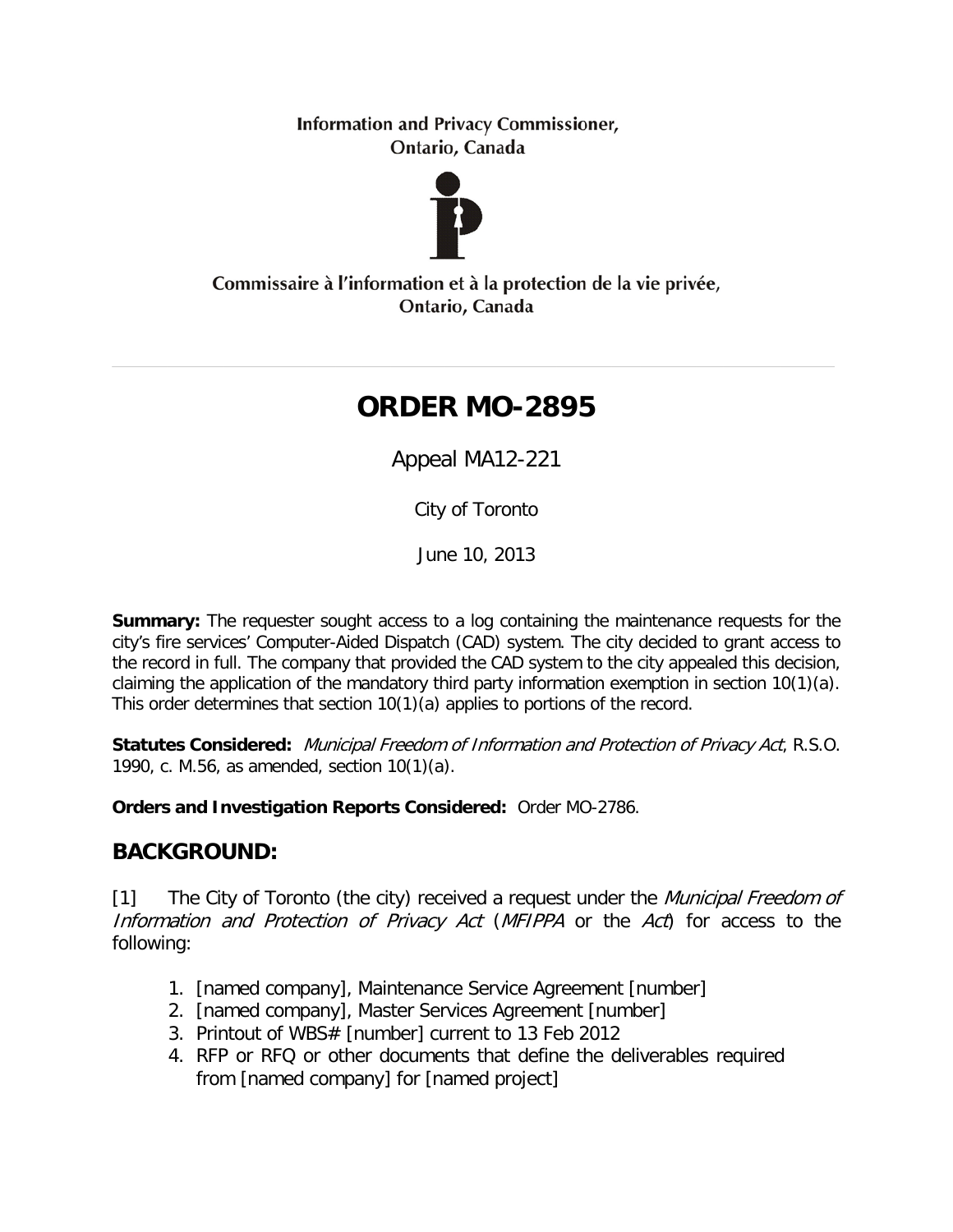- 5. Summary or similar analysis of CAD Discrepancy Reports for the years 2009, 2010, 2011
- 6. Summary or similar analysis of CAD maintenance requests to [named company] for the years 2009, 2010, 2011
- 7. Current list of report titles generated by the [named company] BI System
- 8. Documentation illustrating the "Additional training, and the development and revision of standard operating guidelines to reduce turnout times" described on page 78 of the Toronto 2007 Performance Measurement & Benchmarking Report.

[2] The city issued an access decision regarding parts 3, 5, 7 and 8 of the request. For part 5, the city advised that a responsive record does not exist. For parts 3, 7 and 8, access was granted in full and the records were provided to the requester.

[3] For parts 1, 2, 4, and 6, the city advised that disclosure of the records may affect the interests of a third party (the affected party), which has a contract with the city to provide the software and maintenance services for the Computer-Aided Dispatch (CAD) system.

[4] Accordingly, the city provided the affected party with an opportunity to make representations concerning the disclosure of the requested records pursuant to section 21 of the Act. The affected party made written representations against the disclosure of the requested records.

[5] The city then issued a final access decision regarding parts 1, 2, 4 and 6 of the request. Access was denied to parts 1, 2 and 4 of the request pursuant to the mandatory third party information exemption in section 10(1) of the Act. Access was granted to part 6 of the request in full. The city notified the affected party of its decision and of its right to appeal the decision to the IPC.

[6] The affected party appealed the city's decision to grant access to the single record relating to part 6 of the request.

[7] The requester advised the mediator that he remains interested in pursuing access to the record relating to part 6 of the request. Part 6 of the request relates to the maintenance logs for the city's fire services' CAD system.

[8] The affected party is opposed to the disclosure of this record as it believes this information qualifies for exemption under section  $10(1)(a)$  of the Act and should be withheld. As mediation did not resolve the issues in this appeal, the file was transferred to the adjudication stage where an adjudicator conducts an inquiry. Representations were sought from all the parties and were exchanged in accordance with section 7 of the IPC's Code of Procedure and Practice Direction 7.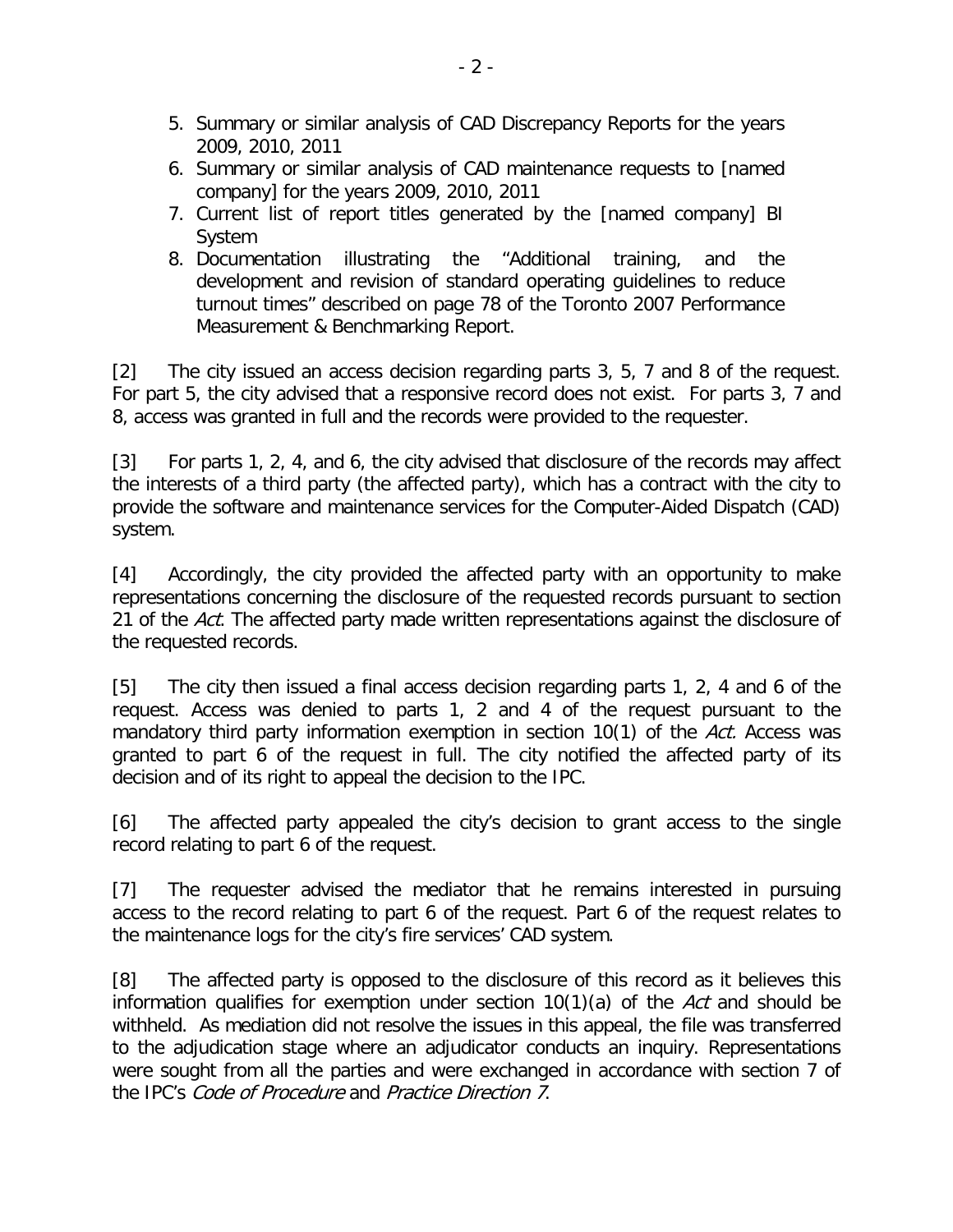[9] In this order, I find that portions of the record are exempt by reason of section  $10(1)(a)$  of the Act.

# **RECORD:**

[10] The record is a log containing maintenance requests for the city's fire services' CAD system for the years 2009, 2010 and 2011.

# **DISCUSSION:**

## **Does the mandatory exemption at section 10(1)(a) apply to the record?**

[11] Section  $10(1)(a)$  states:

A head shall refuse to disclose a record that reveals a trade secret or scientific, technical, commercial, financial or labour relations information, supplied in confidence implicitly or explicitly, if the disclosure could reasonably be expected to,

prejudice significantly the competitive position or interfere significantly with the contractual or other negotiations of a person, group of persons, or organization;

[12] Section 10(1) is designed to protect the confidential "informational assets" of businesses or other organizations that provide information to government institutions.<sup>[1](#page-2-0)</sup> Although one of the central purposes of the Act is to shed light on the operations of government, section 10(1) serves to limit disclosure of confidential information of third parties that could be exploited by a competitor in the marketplace.<sup>[2](#page-2-1)</sup>

[13] For section 10(1) to apply, the institution and/or the third party must satisfy each part of the following three-part test:

- 1. the record must reveal information that is a trade secret or scientific, technical, commercial, financial or labour relations information; and
- 2. the information must have been supplied to the institution in confidence, either implicitly or explicitly; and

<span id="page-2-0"></span><sup>&</sup>lt;sup>1</sup> Boeing Co. v. Ontario (Ministry of Economic Development and Trade), [2005] O.J. No. 2851 (Div. Ct.)], leave to appeal dismissed, Doc. M32858 (C.A.).<br><sup>2</sup> Orders PO-1805, PO-2018, PO-2184 and MO-1706.

<span id="page-2-1"></span>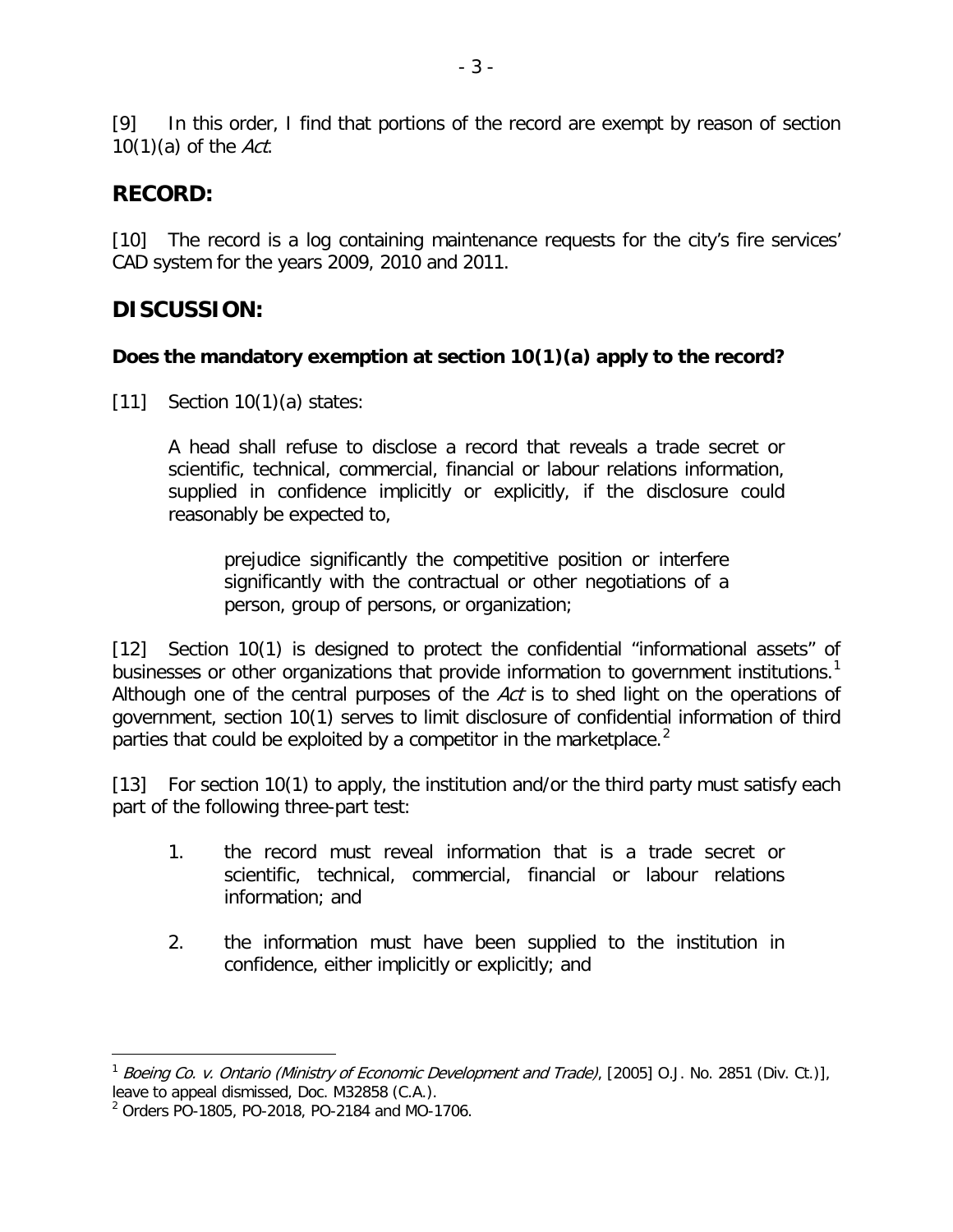3. the prospect of disclosure of the record must give rise to a reasonable expectation that one of the harms specified in paragraph (a), (b), (c) and/or (d) of section 10(1) will occur.

#### Part 1: type of information

[14] The affected party states that it uses the information in the record to determine what problems and enhancements are necessary and/or desirable to the CAD software. As such, the affected party submits that the record contains technical information which describes the operation and/or maintenance of the CAD software maintenance.

[15] The city states that the CAD system is a system that assists emergency call dispatchers in communicating with emergency responders and for the collection of data. It states that:

The affected party is the owner and developer of the CAD system product. The actual CAD system software itself is not at issue in this appeal, nor is the actual software that the city uses to detail certain information on maintenance tasks or performance issues with the CAD software. The record at issue in this appeal is a summary of the maintenance requests, which is created by city staff. Fire Services staff has the ability to export the information they enter and print copies of the summary of the maintenance requests. Although the summary of the maintenance requests record does not contain any detail with respect to the design of the software, specifically its layout, schemes or arrangements, 3 of the 13 fields in the summary contain technical information.

[16] The requester did not address this part of the test in its representations.

[17] In reply, the affected party states that the maintenance requests reveal the functionality of the CAD system software and any alleged errors, discrepancies and defects associated with the functionality. Additionally, the maintenance logs contain requests for certain enhancements of the software, report the number of issues, and list and classify alleged errors based on the criticality of the error.

[18] In sur-reply, the city relies on its original representations. The requester did not provide sur-reply representations.

#### Analysis/Findings

[19] Both the city and the affected party submit that the record contains technical information. This type of information has been discussed in prior orders as information belonging to an organized field of knowledge that would fall under the general categories of applied sciences or mechanical arts. Examples of these fields include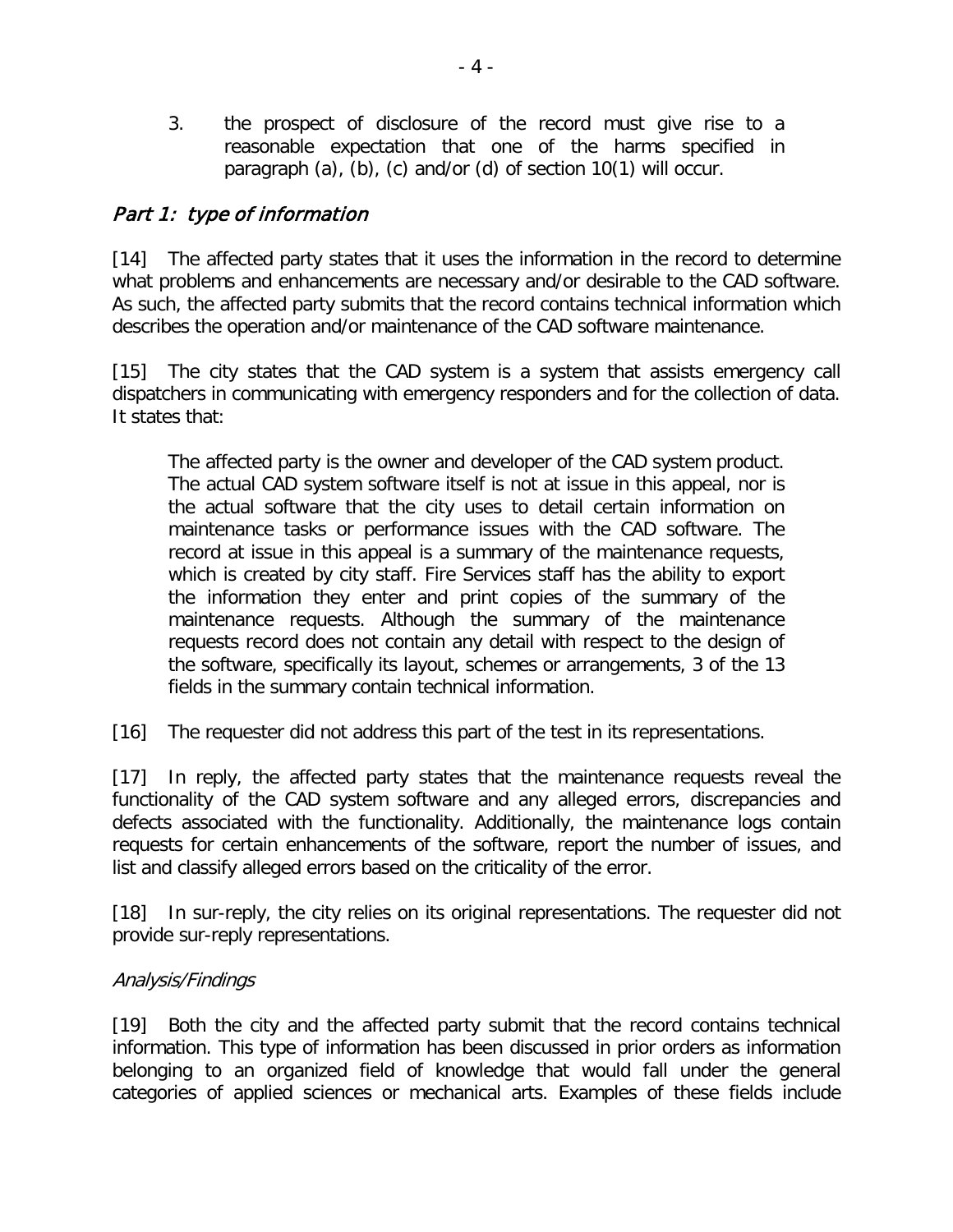architecture, engineering or electronics. While it is difficult to define technical information in a precise fashion, it will usually involve information prepared by a professional in the field and describe the construction, operation or maintenance of a .<br>structure, process, equipment or thing.<sup>[3](#page-4-0)</sup>

[20] At issue are the summary of the maintenance requests for the city's fire services CAD system. These requests were written by city staff. This record is a chart that contains 13 fields. I agree with the city that only certain fields contain technical information; specifically, I find that the fields entitled "priority", "summary" and "description" in the record contain technical information. These three fields contain information about the operation or maintenance of the CAD software.

[21] The remaining 10 fields do not contain technical information as they are merely fields that relate to the timing, source and progress of the request by city staff for maintenance of the CAD software. I also find that these fields do not contain the other types of information described in section  $10(1)$ .<sup>[4](#page-4-1)</sup> As no other exemptions have been claimed for these 10 fields and no other exemptions apply, I will order the information in the 10 fields disclosed.

[22] Therefore, I find that three of the thirteen fields in the record contain technical information. Accordingly, part 1 of the test has been met for these three fields.

## Part 2: supplied in confidence

## Supplied

[23] The requirement that it be shown that the information was "supplied" to the institution reflects the purpose in section 10(1) of protecting the informational assets of third parties.<sup>[5](#page-4-2)</sup>

[24] Information may qualify as "supplied" if it was directly supplied to an institution by a third party, or where its disclosure would reveal or permit the drawing of accurate inferences with respect to information supplied by a third party. [6](#page-4-3)

#### In confidence

[25] In order to satisfy the "in confidence" component of part two, the parties resisting disclosure must establish that the supplier had a reasonable expectation of

<span id="page-4-0"></span><sup>3</sup> Order PO-2010.

<span id="page-4-1"></span><sup>4</sup> Trade secret, scientific, commercial, financial and labour relations information.

<span id="page-4-2"></span><sup>5</sup> Order MO-1706.

<span id="page-4-3"></span><sup>6</sup> Orders PO-2020 and PO-2043.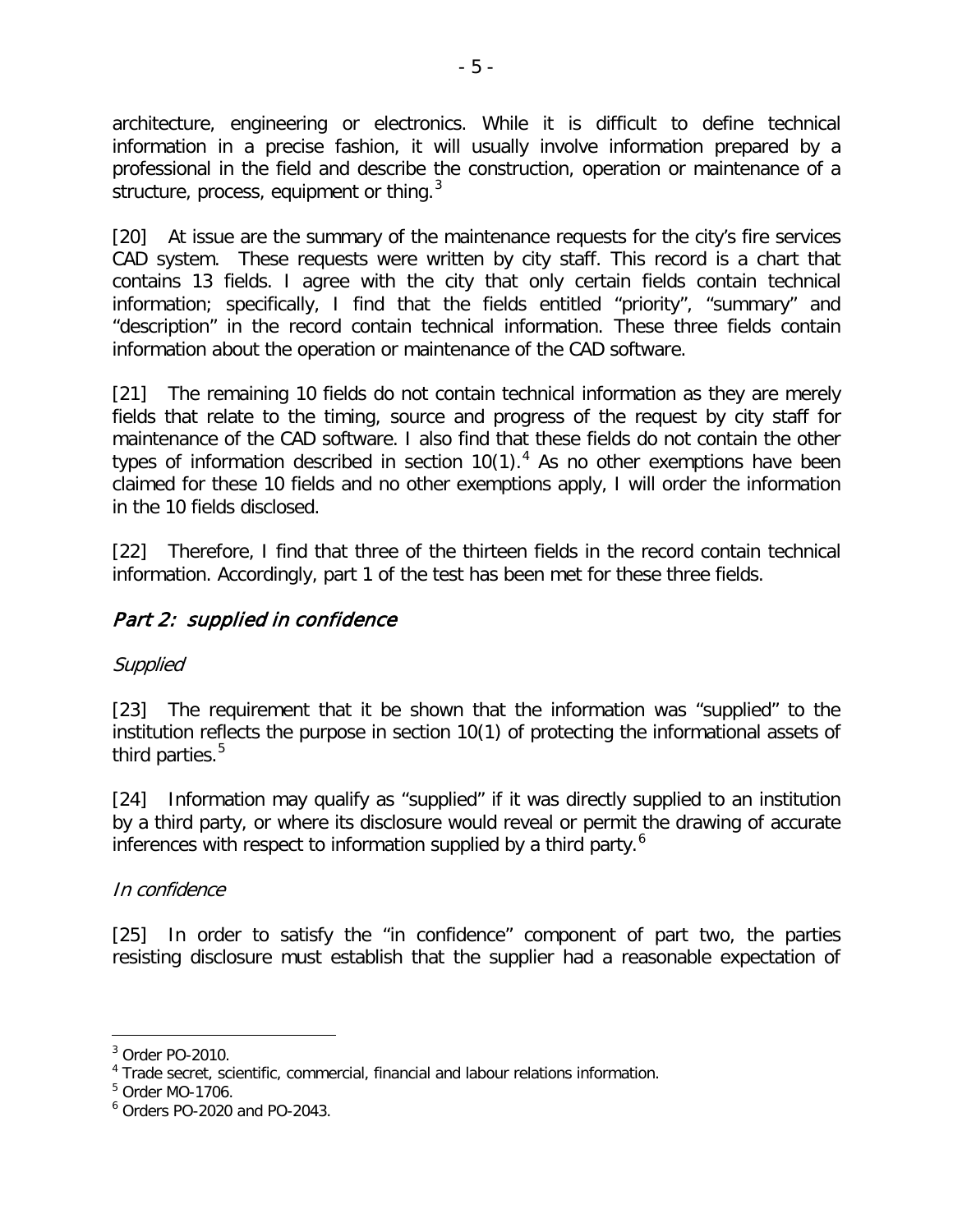confidentiality, implicit or explicit, at the time the information was provided. This expectation must have an objective basis.<sup>[7](#page-5-0)</sup>

[26] In determining whether an expectation of confidentiality is based on reasonable and objective grounds, it is necessary to consider all the circumstances of the case, including whether the information was

- communicated to the institution on the basis that it was confidential and that it was to be kept confidential
- treated consistently in a manner that indicates a concern for its protection from disclosure by the affected party prior to being communicated to the government organization
- not otherwise disclosed or available from sources to which the public has access
- prepared for a purpose that would not entail disclosure.<sup>[8](#page-5-1)</sup>

[27] The affected party states the maintenance requests reveal the functionality of the CAD system software and any alleged errors, discrepancies, defects associated with the functionality. It states that its End User License Agreement with the city provides that its information is confidential. The affected party states that the maintenance requests could not be replicated without violating the nondisclosure terms of the maintenance agreements that it has with its customers.

[28] The city submits that the technical information in the record is non-negotiated information that belongs to the affected party. The city states that this information would not have been known to it had the information not been supplied to it. The city states that it is bound by the confidentiality and nondisclosure provisions in both the Master Service Agreement and the Maintenance Service Agreement.

[29] The requester questions how the CAD maintenance reports can be confidential when CAD data is public information. It states that:

The CAD data, which is produced by TFS [Toronto Fire Service] personnel using [the affected party's] software is public information. The CAD maintenance requests are also produced by TFS personnel and may or may not be produced with the [affected party's] software. The maintenance requests were not produced by [it], they were provided to [the affected party] by TFS. The maintenance requests are a byproduct of

<span id="page-5-0"></span><sup>7</sup> Order PO-2020.

<span id="page-5-1"></span><sup>8</sup> Orders PO-2043, PO-2371 and PO-2497.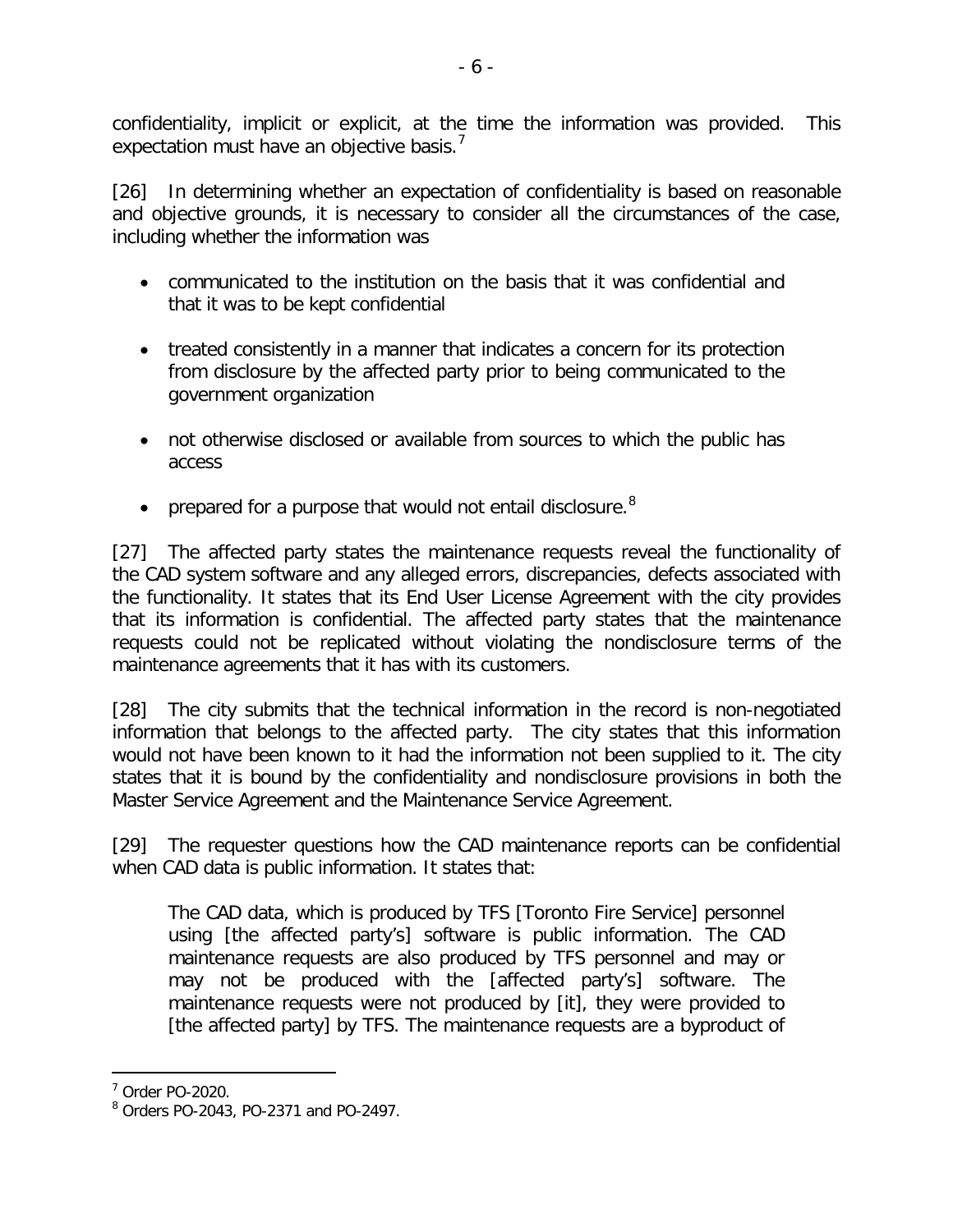TFS use of the software and are analogous to TFS maintenance requests for a fire truck.

[30] In reply, the affected party states that the CAD system uses industry-standard protocols for exchanging CAD incident information to third-party applications and CAD systems to support mutual aid requests, which is not the same as the maintenance records. The affected party states that its maintenance records belong to it and are contained in a licensed management system, which is different than the CAD system and the maintenance requests at issue. The affected party states that there is no "CAD data" in the maintenance requests and these maintenance requests are not produced by its software. It further states that even if any maintenance requests are provided to the affected party by the TFS, the TFS is under the contractual and implied obligation of confidentiality.

#### Analysis/Findings

[31] I found above that three columns in the record contain technical information and meet part 1 of the test under section 10(1). These columns can be identified as follows:

| COLUMN $#$ | <b>TITLE</b> |
|------------|--------------|
| 10         | Priority     |
| 12         | Summary      |
| 13         | Description  |

[32] All of the columns contain information written into the record by city staff. None of the parties provided representations on the specific information in each column of the record.

[33] I find that column 10, which lists the priority of the maintenance request, does not contain information supplied by the affected party to the city. Instead, it contains the city's interpretation of the priority of the maintenance request. I find that the information in column 10 was not supplied by the affected party, nor would its disclosure reveal or permit the drawing of accurate inferences with respect to information supplied by the affected party. Therefore, part 2 of the test has not been met for column 10 and I will order the information in this column disclosed.

[34] I find that much of the information in columns 12 and 13 was also not supplied by the affected party to the city. This information includes information as to who reported the problem with the CAD system, their contact information, how a city staffer interpreted the problem, and information about other institutions.

[35] I find that the remaining information in columns 12 and 13 contains information supplied in confidence as it contains information about the operation of the affected party's software. Disclosure of this information would reveal information supplied in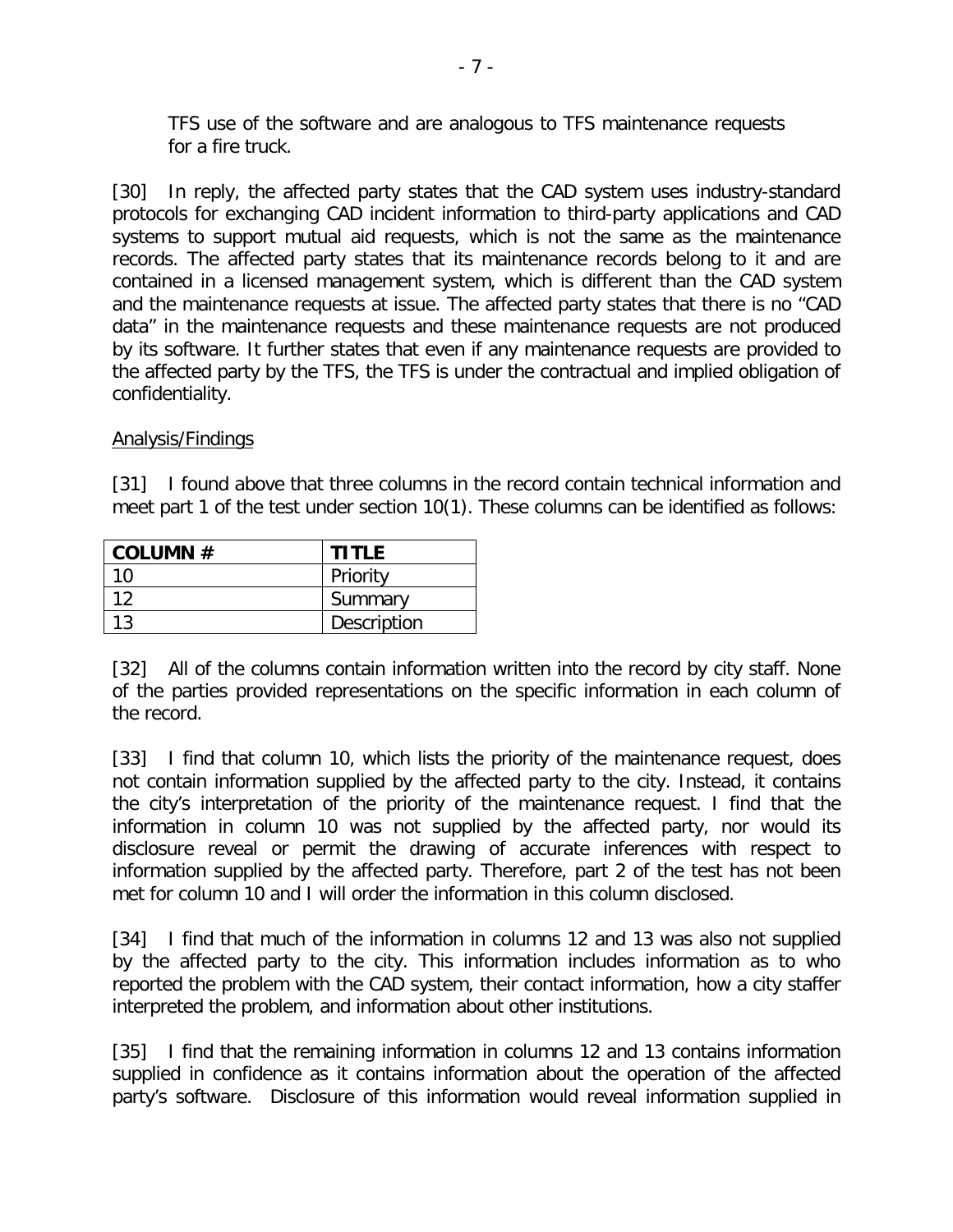confidence by the affected party to the city. This information is not CAD data that may be publicly available as submitted by the requester, but instead describes the operation of the affected party's software. Accordingly, I find that part 2 of the test has been met for this information in columns 12 and 13. I will now consider whether part 3 of the test has been met for this information.

# Part 3: harms

[36] To meet this part of the test, the institution and/or the third party must provide "detailed and convincing" evidence to establish a "reasonable expectation of harm". Evidence amounting to speculation of possible harm is not sufficient.<sup>[9](#page-7-0)</sup>

[37] The failure of a party resisting disclosure to provide detailed and convincing evidence will not necessarily defeat the claim for exemption where harm can be inferred from other circumstances. However, only in exceptional circumstances would such a determination be made on the basis of anything other than the records at issue and the evidence provided by a party in discharging its onus.<sup>[10](#page-7-1)</sup>

[38] The need for public accountability in the expenditure of public funds is an important reason behind the need for "detailed and convincing" evidence to support the harms outlined in section 10(1).<sup>[11](#page-7-2)</sup>

[39] Parties should not assume that harms under section 10(1) are self-evident or can be substantiated by submissions that repeat the words of the  $Act.$ <sup>[12](#page-7-3)</sup>

[40] The affected party states that the CAD system market is highly competitive and it has gained market share through providing cutting edge technological solutions, substantial monetary investment, years of experience in the public safety industry, and the innovation of its engineering team. It states that the maintenance requests help the CAD software developers generate the software code for upgrades and updates of the CAD software.

[41] The affected party states that disclosure of known or alleged defects in the CAD system to the public would result in substantial competitive harm to it by giving its competitors access to such information. It states that:

Because [the affected party] derives a significant part of its revenue from licensing the CAD system to customers who would not otherwise have access to such software, making this proprietary information available to

<span id="page-7-0"></span><sup>&</sup>lt;sup>9</sup> Ontario (Workers' Compensation Board) v. Ontario (Assistant Information and Privacy Commissioner) (1998), 41 O.R. (3d) 464 (C.A.).

<span id="page-7-1"></span><sup>10</sup> Order PO-2020.

<span id="page-7-2"></span><sup>11</sup> Order PO-2435.

<span id="page-7-3"></span> $12$  Order PO-2435.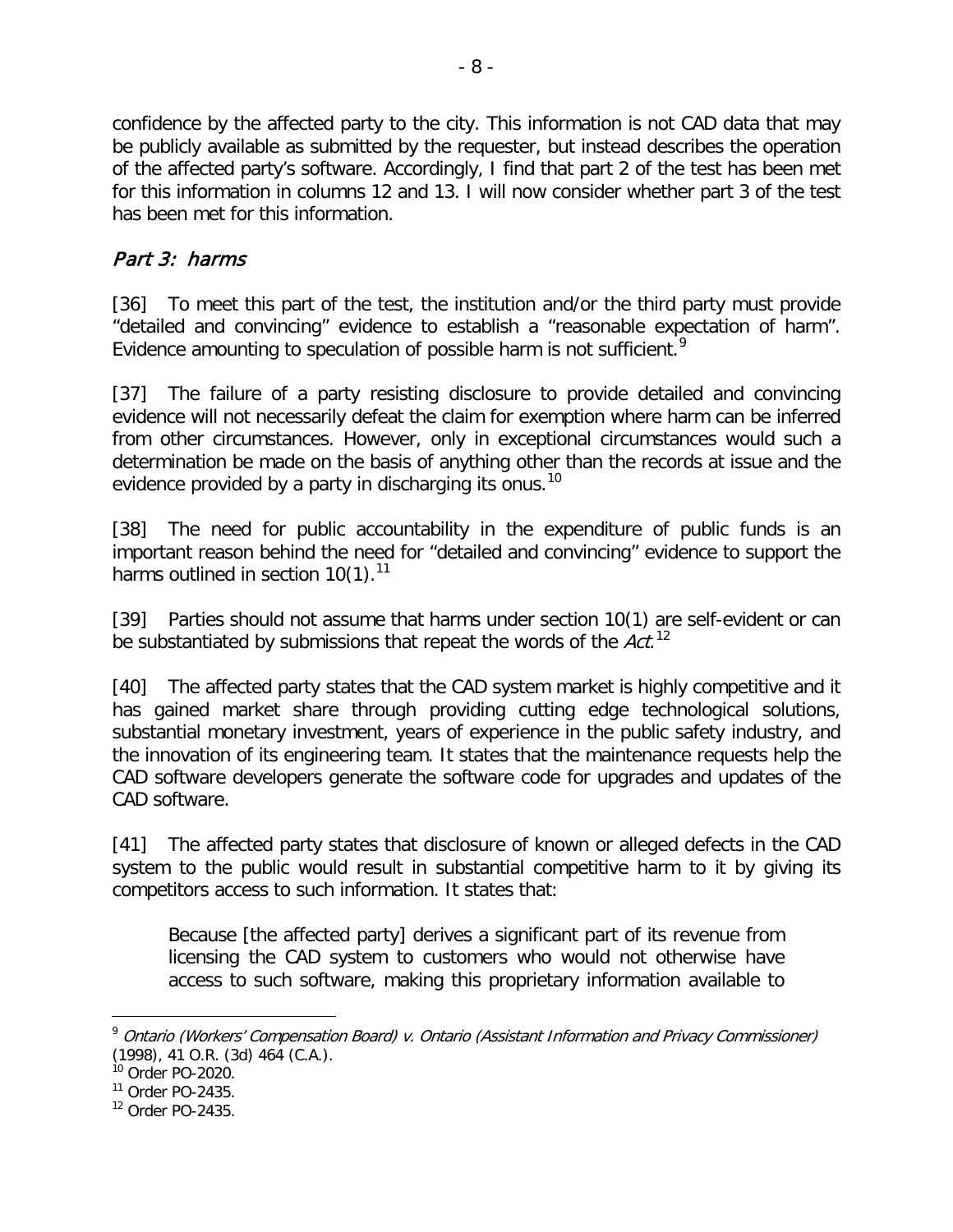[its] competitors would substantially harm [its] revenue and competitive position in the market…

Additionally, the nature of the technical information contained in the maintenance requests, and the detailed blueprint it provides of [the affected party's] software development process, means a competitor for this or similar projects would be able to utilize the information in the maintenance requests in creating similar software without having incurred the costs to create the work plan. [The affected party] would be deprived of the value of its know-how if a competitor could access this information at no cost to itself and exploit for its own commercial purposes in competing with [it].

Finally, public disclosure of [the affected party's] confidential technical information could harm its ability to demonstrate its product to future customers. If interpreted incorrectly, potential future customers may choose not to license [its] CAD software based on problems stated in maintenance requests without giving [the affected party] to provide any rebuttal as to whether they have been corrected. Such a situation would place [it] at a disadvantage in the global marketplace. Additionally, because the CAD software is in use by various cities, police forces, fire departments, and the like, showcasing the weaknesses and vulnerabilities in [the] CAD software would likely put such cities and their citizens at risk of a potential security breach.

[42] The city states that:

[It] is not looking to release information about the software code of the CAD system. The fact that the maintenance requests may contribute to the ability of developers to generate software upgrades is not relevant here. Ability is not third party information.

The technical information contained in the 3 fields on the maintenance summary is not detailed enough to infer any significant detail, layout or structure of the CAD system itself. Further the maintenance request summary does not contain any information from the proprietor about how the maintenance request was resolved.

Disclosing this summary information would not disclose other previously supplied third party information, such as proprietary screen and record layout and description of the fields in the record layout (i.e., the code sheet).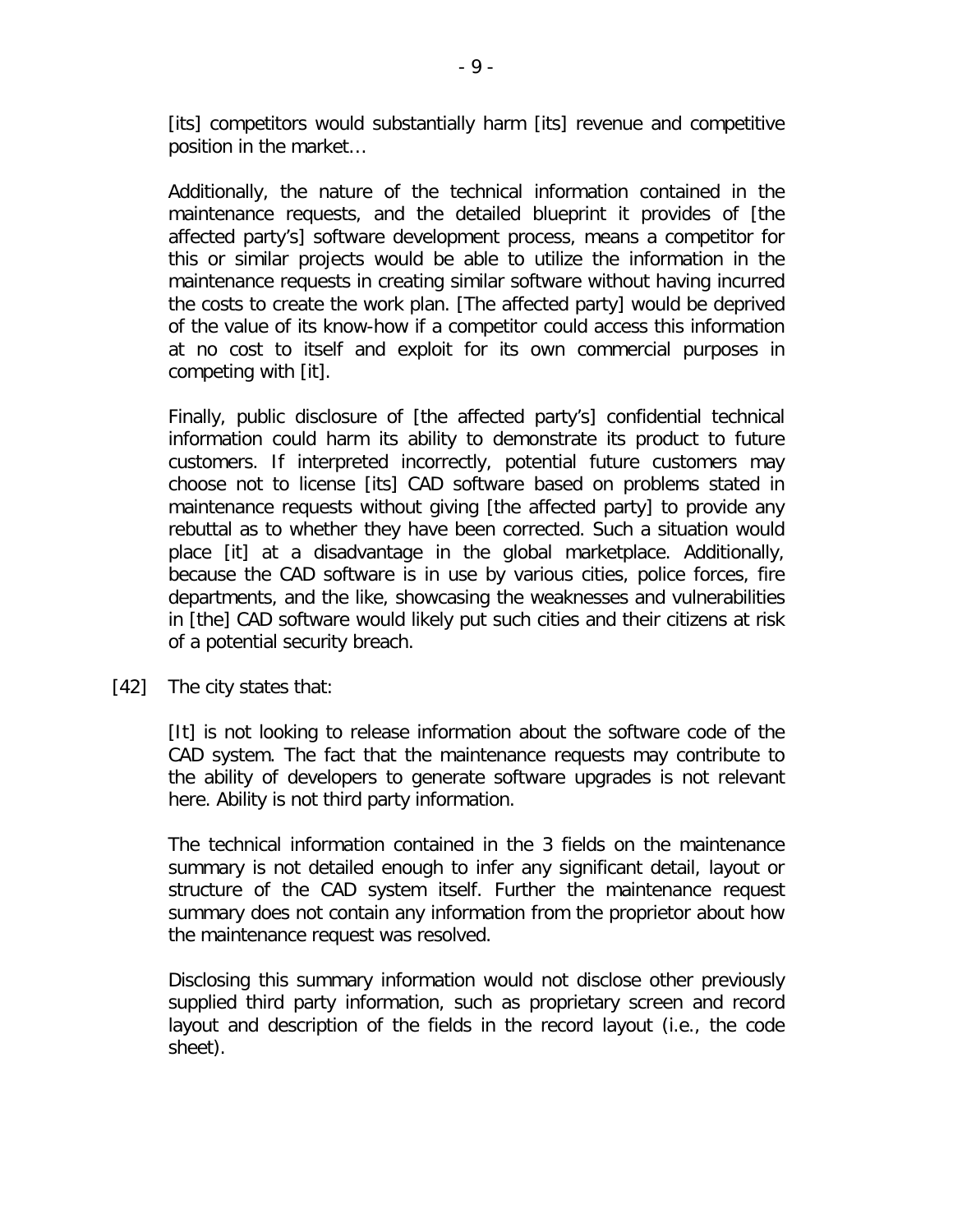It is the city's position that the representations of the affected party focus primarily on harm associated with disclosure of details involving the database design, structure and the entire database system.

The city submits that it is possible to disclose the summary of maintenance requests without impacting competitive interests that could very well be relevant considerations in the context of a broader disclosure of information, i.e., the database itself. It is the city's position that disclosure of the summary of maintenance requests would not give competitors access to the internal design, format and logic of the CAD system, therefore no ability to reverse engineer key components of the CAD system or make changes or add-ons to the database, as purported by the affected party.

The request does not relate to the software itself, the screen layouts, reports generated from the database, etc., and, in the city's view, providing the requester with a maintenance summary could not reasonably be expected to impact these proprietary or competitive interests.

[43] The requester submits that the Windows operating system has been in use for 20 years and that maintenance requests have been a regular and public fact of life for this ubiquitous software. It states that even with the public's access to the Windows operating system and the publicity of its numerous bugs, no one has successfully reverse engineered the Windows operating system.

[44] The requester also states that the affected party publicly describes the enhancements that it makes to its software on its website and in videos. The requester also refers to the public document ITS Quality Assurance Review which describes time stamps which are "proprietary" to the affected party's CAD system and includes an example of a further CAD "proprietary" data presentation.<sup>[13](#page-9-0)</sup>

[45] In reply, the affected party states that it has made no reverse engineering argument, reference, or claim in the present appeal, which has to do with maintenance requests. As such, the reference to Windows is completely irrelevant.

[46] The affected party states that the enhancements of its software are released only after extensive research, analysis, marketing, and tests have been performed for duplication and verification purposes. It states that the requester's references to time stamps and sole sourcing award are completely off topic. It states that its sole source award of the Business Intelligence solution is for a completely separate and different system than the CAD system at issue.

<span id="page-9-0"></span> $\overline{a}$ <sup>13</sup> Order MO-2660.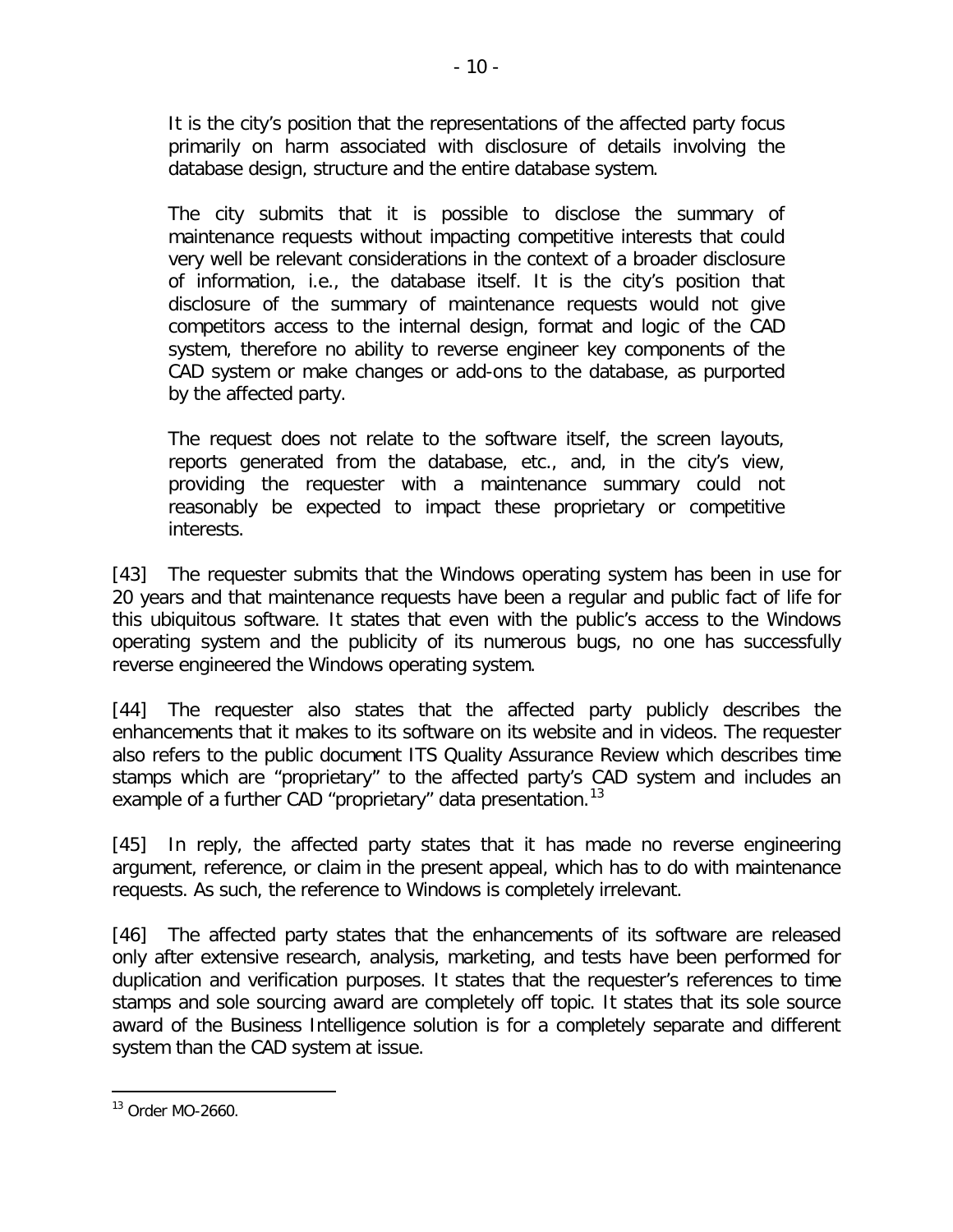#### Analysis/Findings

[47] Based on my careful review of the record, I find that disclosure of only a very limited amount of information could reasonably be expected to cause the harms set out in section 10(1)(a). This information is contained in column 13 and consists of specific confidential descriptions of certain CAD system software information.

[48] I agree with the affected party that public disclosure of this specific confidential technical information could harm its ability to demonstrate its product to future customers. If this highly technical information is interpreted incorrectly, potential future customers may choose not to license its CAD system software based on problems stated in maintenance requests without giving the affected party an opportunity to provide any rebuttal as to whether they have been corrected. Such a situation would place the affected party at a competitive disadvantage.

[49] I agree with the affected party that disclosure of this highly technical information could allow a competitor of CAD system software to utilize the information in the maintenance requests in creating similar software. The affected party would be deprived of the value of this information if a competitor could access this information at no cost to itself and exploit for its own commercial use.

[50] In making my finding, I have relied on the findings of Senior Adjudicator Sherry Liang in Order MO-2786. In that order, the information at issue revealed details of an affected party's software proposal in a non-winning bid made to the City of Sarnia. Senior Adjudicator Liang considered the application of section 10(1)(a) to certain specific detailed software information. She states that:

…I find that disclosure of parts of the record could reasonably be expected to result in significant prejudice to the competitive position of the appellant. I accept the appellant's assertion that it markets its products exclusively to municipalities and that, within this market, there is a limited number of competitors. The appellant has identified the bases on which these competitors distinguish themselves in RFP processes, including the detailed pricing structure and detailed explanations of how the functional requirements will be met.

Section 3 of the proposal contains the detailed information about how the appellant's software handles the functional requirements of the RFP, including examples of screen shots. While the appellant's website also includes sample screenshots, they appear to be visual representations of some of the different pages generated by some of its software, but with details obscured. I accept that disclosure of the detailed screen shots found on pages 7, 9 to 16 and 18 to 24 in Section 3 Software Implementation, text on pages 10 and 11, and the information on pages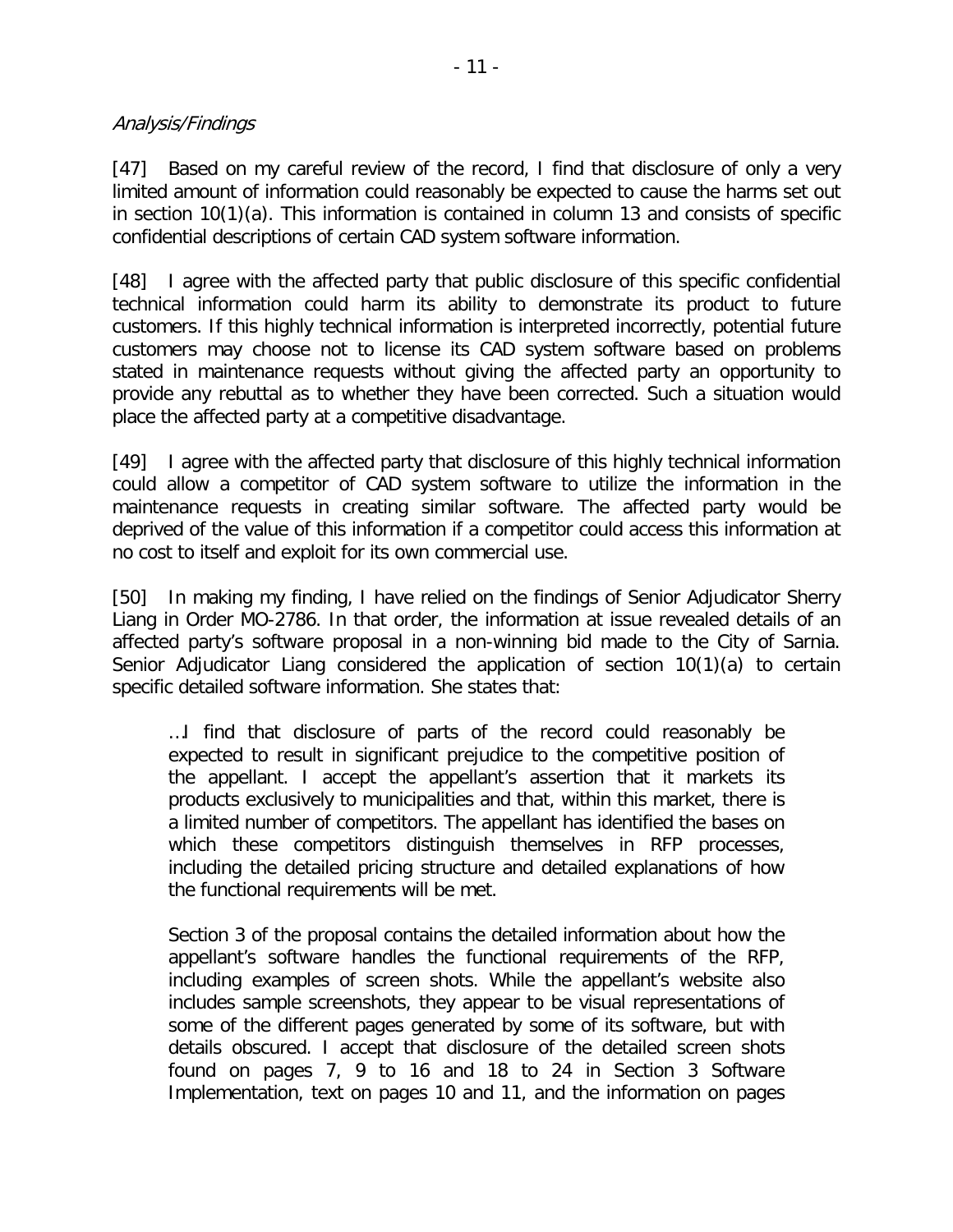24 and 25 starting with the first complete paragraph on page 24 could reasonably be expected to prejudice significantly the competitive position of the appellant in future RFP processes, for the reasons described above.

[51] In this appeal, I find that disclosure of some of the information in column 13 of the record could reasonably be expected to prejudice significantly the competitive position of the affected party under section  $10(1)(a)$  of the Act. This information contains specific details about how the affected party's software handles the functional requirements of the CAD system.

[52] Nevertheless, I do not agree with the affected party that the remaining information, which consists of general information about CAD system maintenance requests could reasonably be expected to result in potential future customers choosing not to license its CAD software. Nor do I find from a review of this information that it would likely put the public at risk of a potential security breach as claimed by the affected party. Although the affected party made this claim in its representations, it did not provide specific representations as to which information could likely result in a potential security breach.

[53] I agree with the city that disclosure of the remaining technical information in the record does not give rise to the harms set out in section 10(1)(a). This technical information is contained in the column 12 and portions of column 13. I find that this information is not detailed enough to infer any significant detail, layout or structure of the CAD system itself. I agree with the city that disclosing this summary information would not disclose other previously supplied third party information, such as proprietary screen and record layout and description of the fields in the record layout (i.e., the code sheet).

[54] The information that I have found to be exempt under section 10(1)(a) would not give the affected party's competitors access to the internal design, format and logic of the CAD system.

[55] I agree with the requester that maintenance requests of software operating problems are regularly made of software developers and this information may be publicly available. However, I find that the information that I have found to be exempt under section 10(1)(a) is not general maintenance request information, but is information not otherwise available publicly, which provides a detailed blueprint of the affected party's software development process. I find that disclosure of this specific technical information, which is unique to the affected party's CAD system software, could reasonably be expected to result in the harms set out in section 10(1)(a) of the Act.